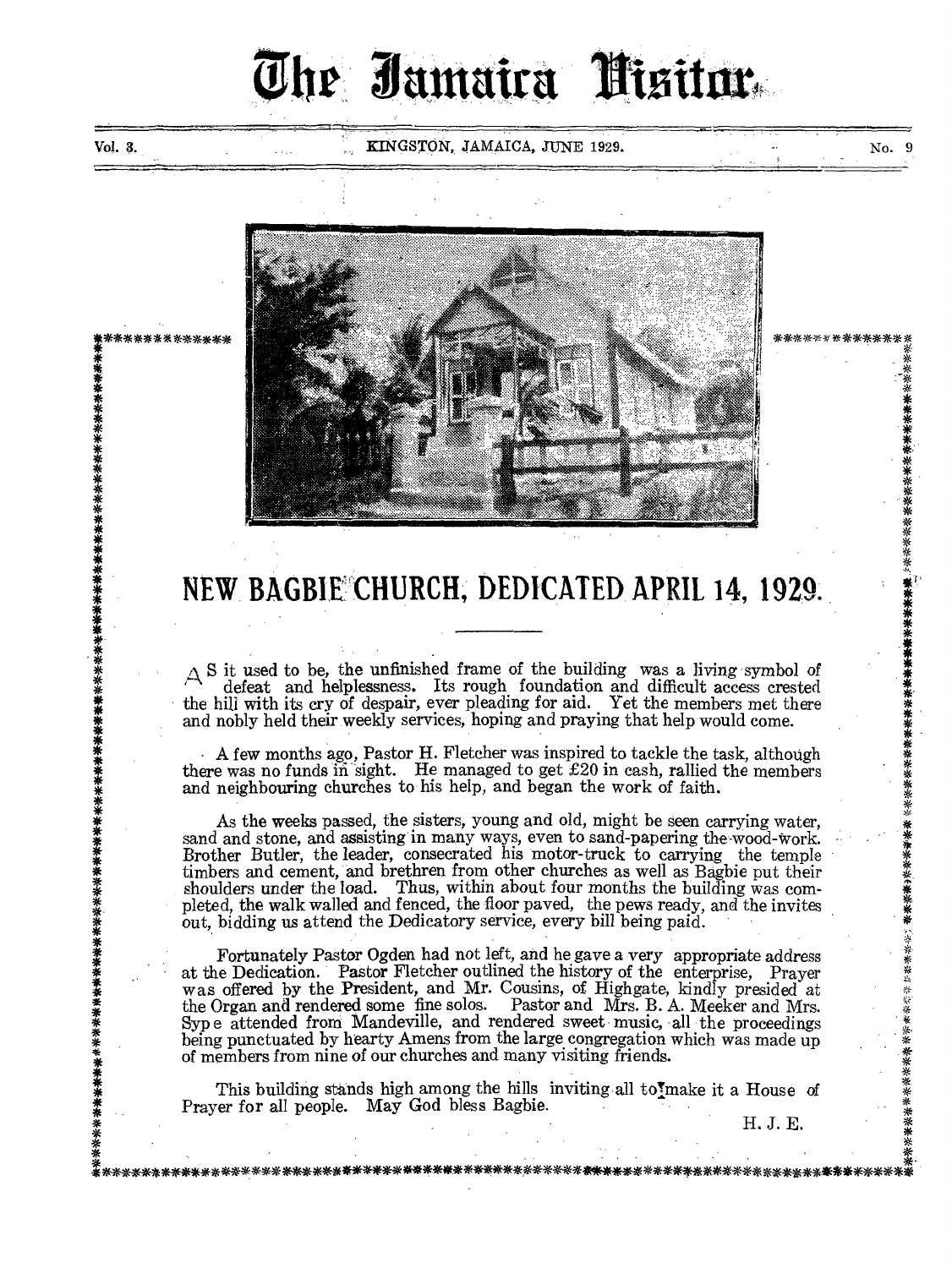#### CHRISTIAN COURTESY.

- Col. 3:22, Eph. 6: 1, 2, Exod. 20:12. How should children treat their parents?
- Col. 3:21; Eph. 6:4; Matt. 18:6. How should adults treat the children?
- Eph. 6:5 8; How should servants regard their employers?
- Ccl. 3:22; 1 Tim. 6:1-5. In what spirit thould they labour?
- 2 Tim. 2:24. How should we treat all men?
- Psalm 18:35. What is the essence of all true greatness?
- Lev. 19:32. How should we respect the aged?
- 1 Tim. 5:17, Phil. 2:29. How should we regard the Lord's ministers?
- 1 Tin. 5:19; How should we safeguard<br>their reputation? their reputation?
- Gal. 6:6.. What should we extend to them?
- Heb. 13:2. How should we treat strangers? And why?
- Lev. 19 :14. Should we show special kindness to the disabled?
- Matt. 10:42. Will the Lord reward
- our courtesies?<br>2 Peter 2:9,  $10$ ; Jude 8. How do those stand in God's sight who speak evil of leaders?
- Num. 12:1-16. How did the Lord once show his disapproval of this?
- 1 Thews. 2: 7, 8. How did Paul treat the people?
- Lev. 19:33. When visited what should we avoid?
- Prov. 25:17. What counsel is given to those who visit?  $\mathcal{L}$
- Matt. 7:12. What rule should regulate all our actions?

### **THINGS TO THINK ABOUT.**

One of the greatest signs of the times has just been enacted by the fulfilment of the prediction that the -fDeadly wound" received by the Papacy in 1798 would be healed. Rev. 13:3. This was fulfilled February 11, this year, when a pact was signed by representatives of the Italian nation and of the Papacy, making the Pope of Rome a temporal soverign over about one hundred acres of land, on which stand the Vatican and such buildings as have formed a part of the Papal settlement. Besides granting the Pope full rights and recognition of a king, he is to be paid a large sum of money, running into several millions of pounds, as compensation for his so-called imprisonment of the past, Although his little kingdom

is to be kept separate from the Italian Kingdom, the laws of the Church are to be enforced upon the Italians, and the spiritual claims of the Papacy are to be recognized by the nation.

Protestant churches already existing, it is said, will be allowed to remain, but without permission to carry on propaganda work. The schools will be under the direction of Roman Catholic priests, who shall decide as to the text books etc., that may be used. Experience has taught us what amount of freedom will be enjoyed by the Protestants, and it is only a question of time before we may expect to see them denied their freedom.

We will not venture to say just how things will develop, but it is evident that the balance of the prophecies connected with this scripture, which will culminate with the Second Advent of our blessed Master, as set forth in Revelation chaps. thirteen• and fourteen, will mature rapidly; and those who love Jesus should rise up and prepare to meet Him. Get ready, dear brethren, get ready.

The writer can remember when there was not one person in the whole continent of Africa keeping the Sabbath and looking for the coming of our Lord. To day there are over 40,000 whose names are registered as members of<br>
our Church.<br>
Pastor W. H. Branson recently related our Church.

Pastor W. H. Branson recently related a thrilling experience showing the power that is in the truth, and which happened in Central Africa with a tribe of cannibals. These were so wild that Government officials never went to their land without an escort of soldiers to protect them. Some of these cannibals happened to be near where three of our workers were singing hymns around a camp fire to a crowd of other natives. When the singing was over, the maneaters inquired where these boys learned to sing so nicely, and on being told they asked them to go to their country and teach them. The boys were too frightened to go, so they promised to tell the Mission Superintendent and ask him to send them a preacher. "No," they said, "we do not want a preacher, we want a singer." So they informed the Superintendent, and he thought of a lad he would like to send. He called and told him of the request. None of them knew whether they really wanted to learn to sing, or whether they simply wanted a man to eat. However, the lad thought a little, and then said he was willing to go. The Superintendent

said, "You may, perhaps, win these wicked people to Jesus, or they may eat you." But the lad replied, "I will go anywhere for Jesus. If they kill and eat-me. He will know where to find me at the resurrection. It makes no difference to me where my lot is, ii I can only work for God." So with many tears and prayers he was sent. They treated him kindly, and, after he had taught them some of the hymns, they began to ask the meaning of the words. His explanations aroused their desire to know more, and soon they began to hold meetings. Now, two years have passed away, and there are two hundred of those cannibals convert. ed to God, keeping the Sabbath, and the Government officials go without any soldiers, for they say it is the *safest*  part of the whole country to travel. Truly, the Gospel is the power of God unto Salvation!

BUILDING CHURCHES.—The' General Conference has set the pace for the erection of Churches, so that no building is commenced until  $75\%$  of the total cost is in sight, and that no building be dedicated until it is free from debt. The policy of buying materials on credit *is* also restricted. 'Such a policy is contrary to the Word of God, and to the principles of equity. The plan being fostered by one of our ministers heartily recommends itself to us. It is, that all the churches in his district rally together to complete one church at a time, and where the Churches will do this. we are glad to grant all the Harvest Festival and Program Funds to be used, after reporting same to the Conference Treasurer. We wish to remind our<br>dear Brethren, that the Conference that the Conference Treasurer can only be responsible for trust funds that are•paid into the Treasurer-as all moneys should be. Where a Church donates its local funds as above toward some other Church, a written order should be sent to the Treasurer cf the Conference, authorizing him to pay out the amount to the minister for such building, after which that money cannot be refunded to the church that paid it in.

With regard to our Churches obtaining financial assistance from the Conference, owing to the large number of applications that have come in, special consideration was given to this subject by our Executive Committee at its last session, and it was decided that for the present, such assistance must be confined to buildings begun before the first of this year. It is also desirable to improve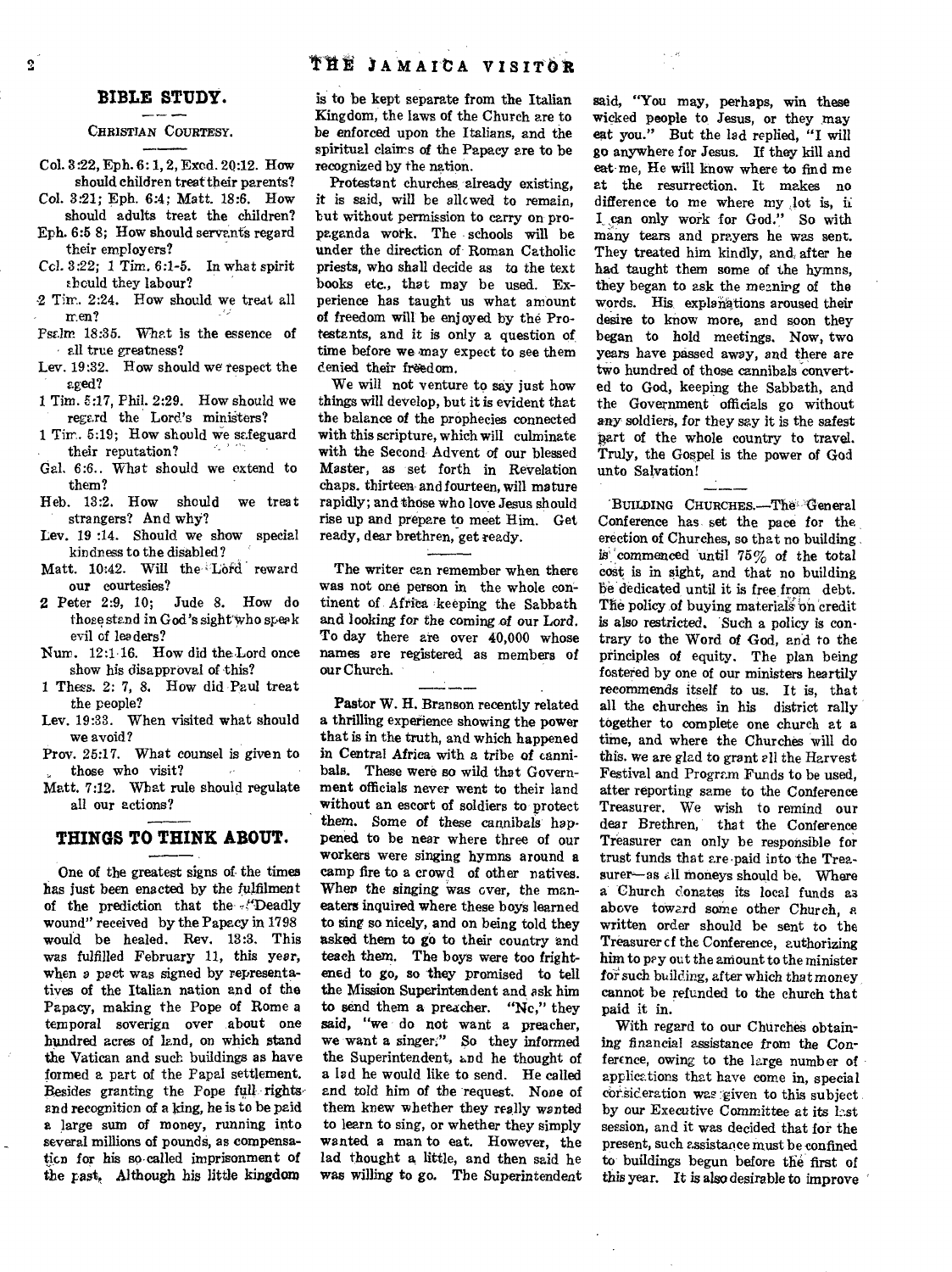the standard of our Church buildings, especially 'Where they. are located strong centers. If we can all work together, and follow this plan carefully we shall Make more rapid progress in the end. Our members must bear with us in asking heir co operation in this matter, for if we have to spread the funds available for Church buildings over too many, the amount we can give to each one becomes too little to really benefit and help. Then too, we should not lay such plans as will sink all the available funds in one enterprise to the unfair disadvantage of another. Let us follow the counsel of the Word: "Look not every man on his own things, but every man also on the things of others," Phil. 2: 4.

PRESIDENT. \*\*\*\*\*\*\*\*\*\*\*\*\*\*\*\*\*\*\*\* **Field Notes.**  \*\*\*\*\*\*\*\*\*\*\*\*\*

A letter. from Pastor 0. P. Reid tells of his safe, arrival in Nassau, after a very stormy sailing. He was very favourably impressed with Nassau, and was specially interested in the arrivals of Aireoplaines twice daily from Cuba and the United States. Ile describes the Church building there as better than anything we have in Jamaica, and his first service in a packed house, with many "Amens," impressed him of the interest of the people. He finds the cost of living very high compared with his old home, but his Courage is good and his determination to fill his place acceptably is strong.

GROVE TOWN Church held a gala day on March 3, in which a harvest of souls was combined with a Harvest Festival. Proceeding to Gut River, and led by Pastor R. J. Sype, the company assembled for the Baptismal service in the early morning. At four o'clock the, *same* day, the Harvest Festival program was enjoyed, a . goodly offering being raised. A strong body of well wishers came from the W.I.T.C. to assist, and valuable help was given by Bro. Perchment, Prof. and Mrs. Crawford *Mr.*  Sype, Miss. Harrison, Mr. Bryan Hamilton, Miss Peake, etc.,

JAMES W. SHAND .  $-\frac{1}{2}$ 

BALLYMONY Church after expressing appreciation of the "Visitor," tells how the Church is divided into bands for missionary work, "and the reports that are coming are very encouraging. Last Sabbath we had several visitors who are not of our faith, and we studied

the "Visitor" Bible Reading and the Questions. We found these a great. help."

MRS. B. E. CARTER.

BLUE HOLE. —Brother.,W. E. Lanely writes that he has been acting as Sabbath School Superintendent for four years. and desires to express in these columns his appreciation of the organization of our Denomination. He likes the Sabbath School, because it caters of the needs of old and young, to members and strangers. Even the little children have their place. The Y.P.M.V. meetings are also a- great uplift, and he feels that our spirituality would certainly' perish without the various institutions of our great organization. In this we concur from the very depth of our neart. There are thousands of persons in the world to day who are cap. ble Le. ders, Secret. ries, Treasurers, teachers, and even preachers, who would never have been anything worth while were it not for their training. in the various organizations of our church life. The fact is, our Denominational life is the greatest educator in the world, and in addition, its activities keep the warmth of our love for Jesus as nothing else can do. Praise God for this-greet movement! Not till we reach heaven will we know what benefits we have derived from accepting the Message of God for to-day. —ED.

--- Pastor A. C. Stockhausen reports progress at Manchioneal, where materials are reedy on the ground for the foundation *of* the *new* church-building. Mern. bers are collecting with cards, and doing what they can to bring the project to successful completion. recessful completion.<br>
The project by<br>
Pastor H. Fletcher has rallied his

churches to the work of completing the Belfield Church-building, the foundation being already completed. It is hoped to dedicate this building by the end of this year. Many members of other churches have promised to assist in the work. The Jack's River and Port Maria<sup>;</sup> Churches have decided to amalgamate,' and to concentrate' their efforts on the erection of a good building at the Port. Materials still *in* condition will be transferred to the new building from Fish River, and we look for one strong work to soon take the place of two weaklings. This plan has our sympathy and support. We are so happy to see the spirit of union coming in, and adding the strength of co-operation.

Pastor M. Jones writes that after visiting the churches 'in his district, the goal for souls won during 1929 has been set at sixty. Pastor S. U. Powell aims at the century mark, and Pastor Fletcher is talking of three hundred. Pastor Stockhausen aims at one hundred and fifty. We have not yet heard from all our workers about this., but several of our churches are setting their so ilwinning goal. If each church and worker desires to have won at the end of the year, he must spell the word backward and begin N 0 W.

Pastor S. U. Powell has now taken up rat dence in St. Ann's, the territory assigned him when the Island was districted. Already reports are comingof a hearty response of the long-neglee;2d membe rs there. The Devon Church was pecked at their first meeting after his arrival, and we may look for a revivalthroughout the district. Before leaving, Pastor Powell conducted a very solemn; baptismal service in the North Street, Kingston church, which will be long remembered. Our prayers are with you, Brother Powell.

### **B011 VOYAGE!**  .10.1•1•••111

After seven years of close and faithful devotion to the work of Secretary—Treasurer in Porto Rico and Jamaica, Brother and Sister Grounds have left the Island for a few months for a well merited rest and recuperation in their home land. Daring the year and a half they have laboured in Jamaica, they have endeared themselves to us all, and we know we express the feelings of all our members in wishing them a very happy and profitable -stay with their friends.

While carrying the heavy work of this conference Bro. Grounds has taken, full charge of the Kencot Church, and Sister Grounds has very acceptably filled the office of Superintendent of its Sabbath School, besides carrying the same work in the Conference Department for several months. In all these exacting labours, their quiet and steady influence has done much to help the work forward, while their spirit of co-operation has added strength to our progress.

During the absence of Brother Grounds from the office on furlough, Miss E. Mi Edmed will act in his place, and all monies and business correspondence that should pass through the Treasurer's hand should now be addressed to her until further notice.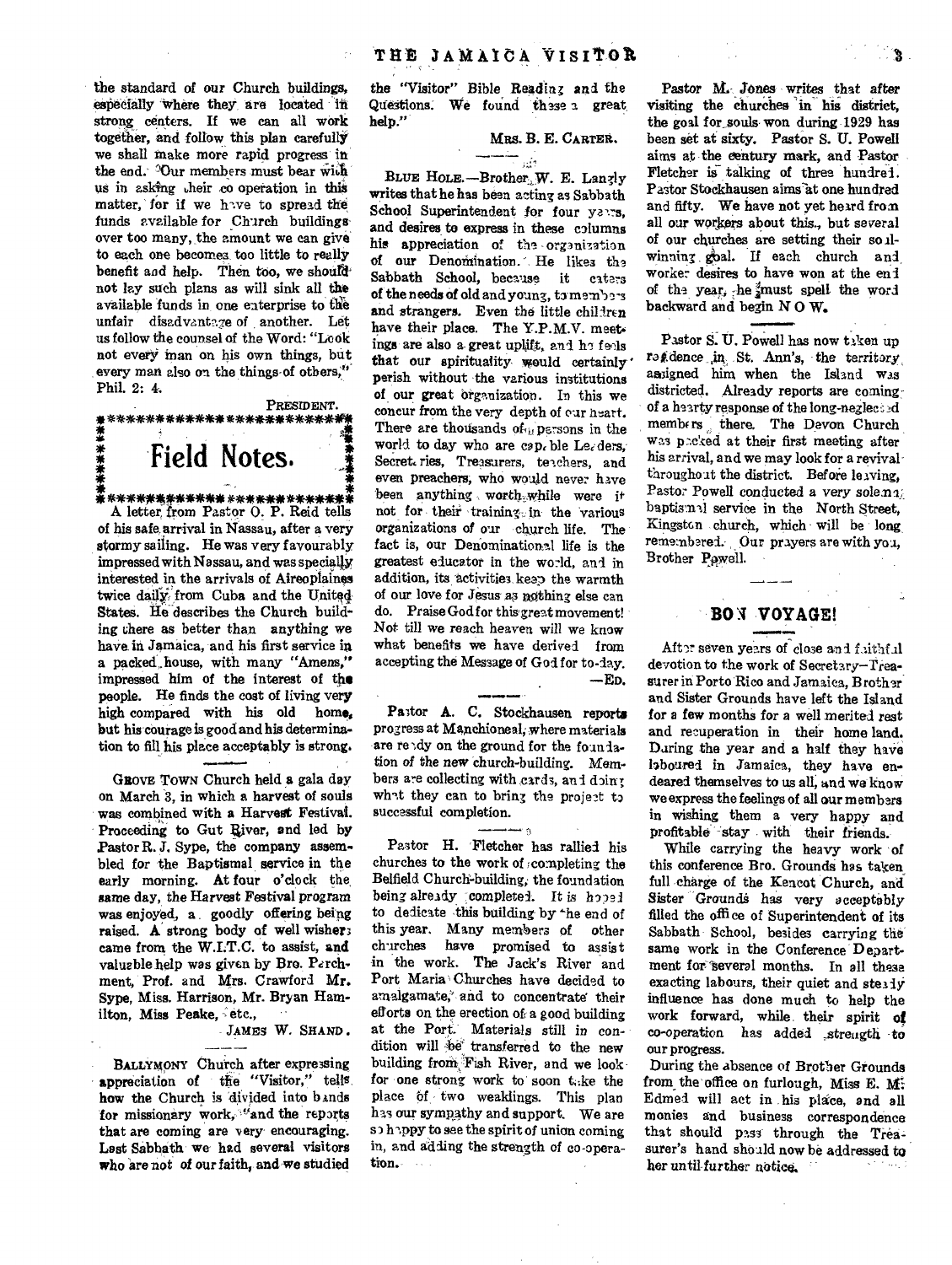Brother N. L. Taylor, the Secretary-Treasurer of the Antillian Union Conference, who has been staying in Jamaica for a few weeks auditing our Conference Icoks, left on May 15. It is expected that Brother Taylor will favour us with another visit near the year's end to Audit the books of the Mandeville College. Solid the Books of the Mandevine<br>
Hege.<br>
Brother E. D. Hinds, of the Book and

Í.

Bible House, is spending his week-ends with the Linstead Church, in an endeavour to revive the. work there. This church has suffered lately through removals until it is scarcely strong enough to get along. We hope a new life will awaken, bringing an increase of members.

The Master has been signally blessing the efforts of the Brethren and Sisters in the Western end of the Island as they have consecrated themselves to carrying out the great Commission of evangelism. The faithful colporteurs have sown \*he seed by the distribution of our truthfilled treasure, and the little companies of believers have watered it by their lives, work, and prayers, and now we see the increase which the Lord is giving. At Flower Hill, a district midway between Lucea arid Sav-la-Mar, five feeble folk remained of seven who were baptized several years ago; one having died and the other removed. The writer found that a new energy and taken possession of these believers, and there is a new interest created to listen to and learn the Message. At this place four precious souls were baptized and five others took their stand and promised to obey. The friends wrung a promise' from me to return shortly, not for a four day's visit, but a two weeks' stay. Vaughansfield is growing as rapidly as a mushroom, but as sturdy as an oak. The brethren were pleased  $4\pi$  dearn that I would return for two Vveeks by the beginning of June. There are fifteen adults enrolled in the Sabbath School other than members, ten of whom. are in the babtismal class. This Church Will undoubtedly double its membership this year. Truly the Lord is doing wonderful things in this day of His power!

I visited the small company at Say-la-Mar on Sabbath, April 27, and they expressed their joy in the knowledge of the Message and the love and power of God. It was the privilege of the writer to introduce Sister Rosetta Church to the company on Sabbath; she has recently' arrived from New York to spend time with her daughter-in-law's

parents, and is full of vigour accumulated in northern climes, which she has started to dispense for the advancement of the Master's kingdom."

G. A. E. SMITH.

The following report has just come in from Pastor H. Fletcher; "According to previous appointment, and accomparied by two of the Belfield Brethren I visited the company at Broad-gate yesterday. It wa's a busy day, yet we had the booth filled with our own and visiting neighbours. After speaking, I organized' them into a company, although their membership for the present will be with the Belfield Church. The owner of the spot on which the booth is built offered to cut down his cultivation and *give* us enough land to build a more suitable meeting house.. We were able to raise enough money right then to buy the zinc for a house  $15'x22'$ , and were promised enough timber to frame the building. The man who has given the lot, said, 'although I am *an* outsider, yet, brethren, we must unite and put together to get this building up. I will give the first sheet of zinc.' "Every stranger subscribed." Is it not wonderful how the Lord is working!

Does every member of your Church get the "Visitor" ? Every Adventist home should have a copy. Send in your reports, and maybe you know some neighbours who are not members but who are interested who would like the paper. Get subscriptions, if you can, please. Our list of subscribers is ever increasing.

Writing from Mount Carey, Brother E. N. Gilliam writes of his work. Having been compelled to leave Hanover through trying circumstances, he opened a Sunday School in his yard, April 21, and has eighteen children attending. He asks the united *prayers* of God's people.

A letter from Pastor A. R. Ogden, written on Board while sailing for Cuba, contains greetings to us all, and shows that he will soon be at home with his family again, after several strenuous. months of absence. We all most heartily reciprocate his kindly remembrances of his many friends in Jamaica, and look forward to another visit when the way opens.

### H.J.E.

"A disciple of Christ will turn away with loathing from the feast of scandal." **\*\*\*\*\*\*\*\*\*\*\*\*\*\*\*\*\*\*\*\*\*\*\*\*\*\* \* \* \* \* : Home Missionary \***  Department. B. A. Meeker. \*\*\*\*\*\*\*\*\*\*\*\*\*\*\*\*\*\*\*\*\*\*\*\*\*\*\*\*\*\* A.T.T.E.N.T.I.O.N.

### **BIG WEEK CAMPAIGN JUNE** 23-29.

The Big Week campaign brings ail of us into action. If I am a layman, I plan to devote at least six hours to the sale of literature, allowing the profits to go to the Missions Extension Fund.

If I am a Colporteur, I am glad to give the profits of the biggest day's sales during Big Week to that fund.

If I am a Conference worker or Institutional. I will share in the Big Week plan by selling literature and applying the entire profits to this fund, in addition to my personal income for one day.

If for good reasons I am unable to sell literature during the Big Week Campaign, I will at least give the amount of my biggest day's income.

Under no circumstances will I solicit donations from the public for Big Week funds. My part will be to *give* the profits from the sale of books and a day's wages if I am on regular salary.

In order that there may be the best results from this Big Week effort we are planning to ask the ministerial leaders of the districts to distribute<br>the Books to the churches under the Books to the churches their charge. They will also gather up all books that are not sold immediately at the close of the campaign. The money received on sales will be paid to him, and he will report it to the office immediately. The Church-treasurer should in every case get a receipt for the money paid in, and enter it in the Church-treasurer's book in the usual way.

If all will act in unison the Big Week Campaign will be a swelling tide, and the island will be flooded with gospel literature. It is also very important that each member carry out the plans. Let none hold on to the unsold books thinking to sell them later. Books not sold and paid for in that week must be returned to the minister. Our beginning looks bright. May cur finish be brighter.

Again *we* invite you to share the blessings that come to us through service. The Big Week affords you opportunity to show here your heart is with reference to the onward march of the Message. Will you answer the call?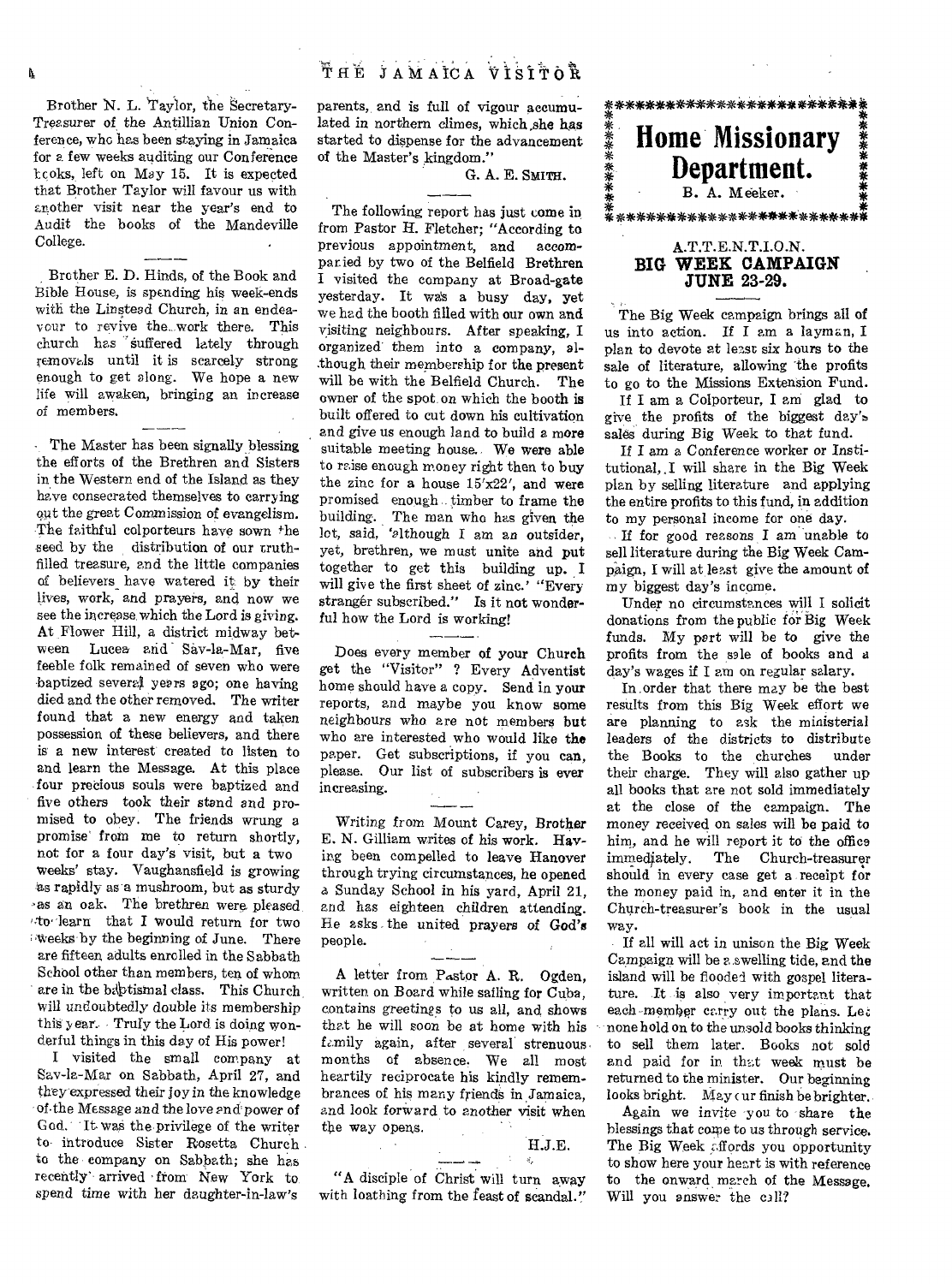

In the Review and Herald of April 18, there is an outline of the successful work of one,of our Hungarian colporteurs in the United States. During *his* membership of eighteen years, he has sold over 12,000 copies of the Bible or parts of it, 38,000 books and pamphlets, and 75,000 tracts, papers, and magazines Through his personal efforts, thirtyeight persons have embraced the truth. What a happy day it will be for this brother to meet the fruits of his labours in the Kingdom!

The colporteur work is onward in Jamaica. The propects are the best they have been in several years past. One reason,for this is, that we have a splendid band of earnest men in the field, numbering sixteen. More will join these in the near future. We will have nearly twenty-five colporteurs when all are working who are planning to go out during the vacation.

The young people are enthusiastic about the colporteur business. During the recent institute, we talked over<br>goals for our work. With no exceptions With no exceptions all these in attendance decided to put in from thirty to thirty-five hours per week in hard work securing orders, and placing our literature in the homes of the people.

Since the institute some of the colporteurs have put in the hours they set for their goal. One young man reports thirty eight hours work, and £23 4s Od., sales. Another, 40 hours work, and £15 4s. 9d. Another 40 hours work and £20 14s. There is one young man sends in this report; 39 Hours, £4014s. Od. We give you still another, 36 hours £18 12s 6d.

Others did as well in proportion to the time, they worked, but colporteurs must work if they succeed. I hope that our people everywhere will regard the colporteur as one called of God to a special work. We ask you to co-operate in making it possible for them to put in good time when in your midst. Get them an early breakfast and send them on their way rejoicing.

At present there are no vacancies in the colporteur field. However, good reliable men are needed for the work and if such men are preparing, when an opportunity presents itself they will be permitted to step in. We know that

the colporteur work calls for men with business ability, men who can keep out of debt, and know the value of time. We are hoping and praying that none of our present force will go the down hill road to failure. The colporteur work is ordained of God and only those who are living consistent Christian lives can do the work properly.

Again we wish to urge you to do what you can to encourage the colporteur that may chance to come your way.

Give him kindly advice if he seems to be wasting time, or to be taking too much hospitality, at your expense. If he is faithful in his work I know that you will be only too glad to shelter him, and care for him. In doing this you too are having a noble part in the spreading of the gospel.

Truly with your co-operation in the circulation of small literature, and the colporteurs placing the large books in the homes of the people, Jamaica will be literally sown with the Gospel<br>Truth. What a wonderful work God What a wonderful work God is doing! and best of all He gives us a part with Him here, and in the world to come everlasting happiness in His presence.

### **LESSONS FROM THE POSTAGE STAMP.**

 $\overline{\mathcal{F}}$  .  $\mathcal{E}_{\mathcal{F}}$ 

**To** the faithful colporteur who would be successful we would say: "Emulate the postage stamp: stick until you get there. Have only one face. Be worth what you cost. Be faithful to the One who made you. Have a place of your own, even if it is in a corner. You are valuable only as you are in service. Soon or late you are going to be struck in the face.' By and by you will bear marks that will disturb your beauty, but they will mean that you are in service You are not worth much unless you represent your Creator. Your faithfulness to duty means more than you can realize. Soon we will be at the end of the journey, marred and faded, and our mission will be ended. But there is a great Stamp Collector who values us after we are of no more value in this life. Be sure you emulate the little stamp which to-day is, and to-morrow is not, for it teaches us many things worth knowing, even though its life-is short."

—G. F. AusrIN.

"Not more surely is the pla\_e prepai ed for us in the heavenly mansions then is the special place designated on earth where we are to work for God."

### 米<br>11 *\*\*\*\*\*\*\*\*\*\*\*\* \*\*\*\*\*\*\*\*\*\*\*\*\**  **!Sabbath School Dep.I**  Mrs. J. H. Edmed. \*\*\*\*\*\*\*\*\*\*\*\*\*\*\*\*\*\*\*\*\*\*\*\*:

### FIRST QUARTER OF 1929.

A pleasing story was told when we summarized the ninety reports from our Jamaica Sabbath Schools. As we compare the figures with those for the same period of 1928, we find they relate evidences of progress. Not one school was missing, and seventy-eight of our secretaries were on time with their reports. Several of our schools are heading toward the Pennant. Kencot, Seaford Town, George Town (Grand Cayman), and Fustic Grove are holding tenaciously' to theirs, and we are happy to say that our newly-baptized members at Cayman Brae merited one for the past quarter Who will be next?

Sister A. A. Plummer of Old Harbour and her little daughter Violet, and Edgar Bennett, have won the special Bookmark given for an uninterrupted record 'in Perfect Attendance and Daily Study for the past five years. Congratulations to these!

Our Axe and Adze and Darliston Schools have had a record in Honour Cards, and Spanish Town excelled in their offerings as well as Honour Cards.

### OFFERINGS FIRST QUARTER

|               | 1928    |     |          | 1929.                                  |             |          |  |  |
|---------------|---------|-----|----------|----------------------------------------|-------------|----------|--|--|
|               | £       | s.  | đ        |                                        | $\pounds$ s | q j      |  |  |
| Twelve Sab-   |         |     |          |                                        |             |          |  |  |
| haths         |         |     |          | $164 \quad 811\frac{1}{2} \quad 19919$ |             | 44       |  |  |
| Thirteenth    |         |     |          |                                        |             |          |  |  |
| Sabbath       |         |     | 78 14 6} |                                        |             | 86 18 24 |  |  |
| Investment    |         |     |          |                                        |             |          |  |  |
| Fund          | 14      | - 9 | 71       |                                        | 9 16        | 01       |  |  |
| Birthday      |         |     |          |                                        |             |          |  |  |
| Offerings     |         | 018 | 5.       |                                        | 017         |          |  |  |
| Total         | £258 11 |     |          | 6} £297 11 2}                          |             |          |  |  |
| Honour Cards  |         |     |          |                                        |             |          |  |  |
| Issued        | 424     |     |          | $-571$                                 |             |          |  |  |
| Number with   |         |     |          |                                        |             |          |  |  |
| Yearly Record |         | 11  |          |                                        | -26         |          |  |  |
|               |         |     |          |                                        |             |          |  |  |

"The greatest want of the world is the want of men,—:nen who will not be bought or sold; men who in their inmost souls are true and honest; men who do not fear to call sin by its right name; men whose conscience is as true to duty ss the needle to the pole; men who will stand for the right though the heavens fall." Mrs. E. G. White.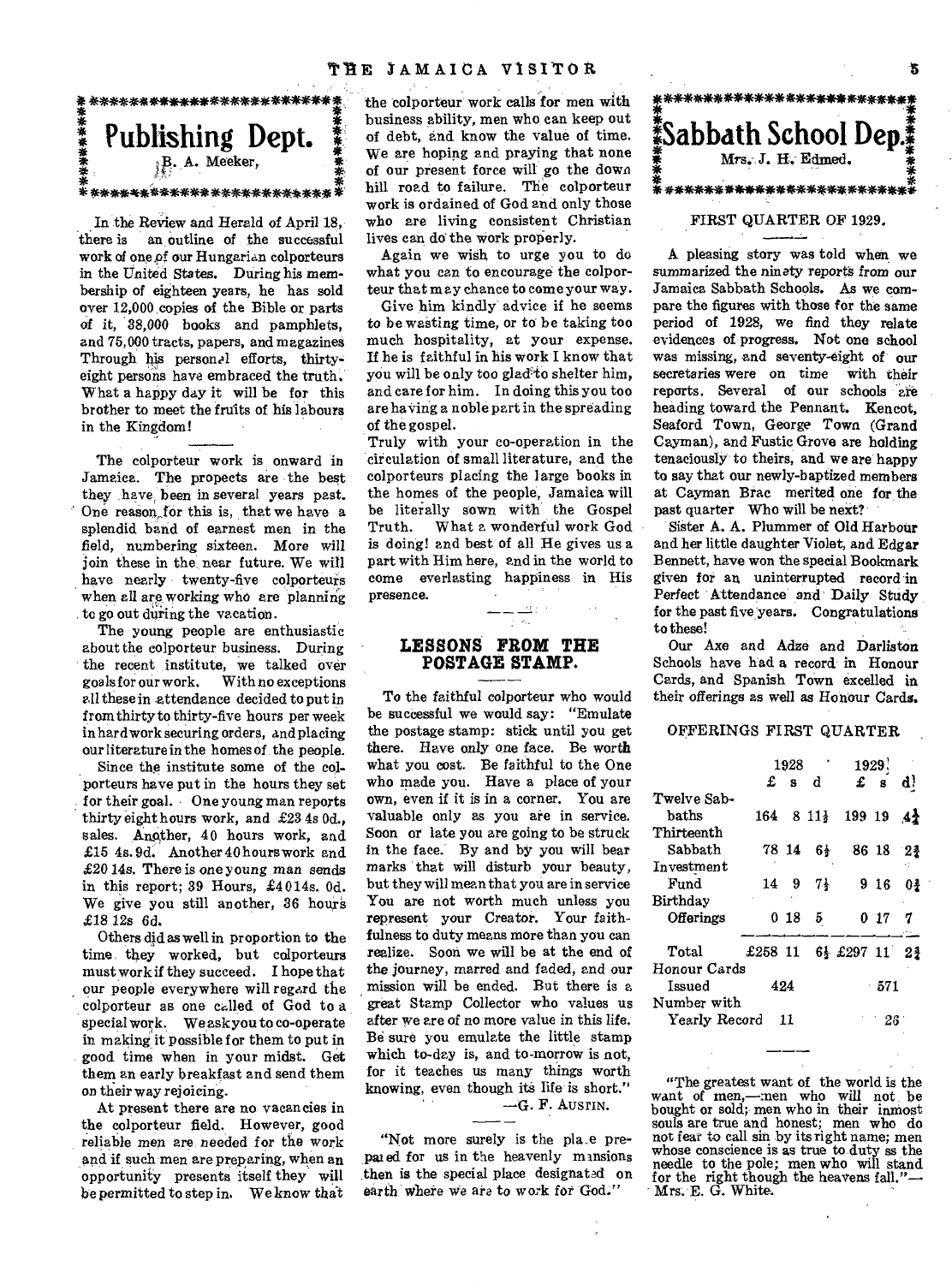## THE JAMAICA VISITOR *YOUNG PEOPLE'S PAGE.*

### **• WHO'S WHO. JOSEPH BATES.**

This worthy and valiant soldier of the cross was one among those who used all their powers in advancing the Message in the earliest years of its incipiency. Full of faith and consecration, he went forth heralding the message both by pen and voice.

He was born at Rochester, Plymouth Co., Mass., July 8, 1792. From his earliest years he had an earnest longing for the sea, and decided in his heart that he would be a seaman. When just fifteen years of age. he broke his intention to his parents who were reticent in permitting him to leave home at such a tender age Finally he received their consent, and in 1807 he embarked on a vessel as cabin boy. Joseph was ambitious, and loyal to every duty, and as a result he climbed steadily the ladder of success until he reached the top—he became a sea captain. He, however, retired from his naval career .at the age of 35.

- Joseph Bates was a conscientious man, and as soon as he realized the harmful effects which tobacco and liquor had upon the body and mind, he was ready to give them up. When the. Advent Message was preached in New England, he gave it thorough study, saw the truth and with a joyful heart accepted it. He was a man of wealth, and anxious to see the Movement prosper and fulfill its purpose, he willingly gave all he possessed to its promulgation. And so we find Joseph Bates giving his strength and means for the progress of the last Message that was to go to the world. His noble exalnaple should awaken in the heart of every young person a desire to do the same.

Added light was made to shine upon his pathway when the Sabbath truth came to him. The Spirit of God impressed his heart with the fact that God expected obedience to the fourth commandment just as much ais the other nine precepts. And so with the earnestness of his soul he preached his convictions, and was instrumental in winning many adherents. Joseph Bates was about the first to proclaim the Sabbath reform message—travelling extensively through many parts of the States. Very often he found himself financially emharassed; but His faith never wavered.

His confidence deepened the more under trying circumstances because the Lord never forsook Him. The opening providences of God were always marked in his life. On one occasion he boarded a train without any money whilst on his way to a distant place to preach the Message. As soon as he had taken his seat a man who was a perfect stranger to him handed him \$5.00 to assist him in his work'.

In many remarkable ways God provided means for his own sustenance and for defraying expenses of printing the message and distributing it far and near. His wife was sometimes wont to give way under the strain of dcmestic troubles but her husband's example of firm faith in God had a great impression upon her. On one occasion a friend sent him a letter in the hour of his dire need, which contained \$10.00 With \$4.00 he provided his home with certain necessities which brought the tears to the eyes of his companion as he explained to her how the Lord had provided.

He made arrangements for the publication of 1,000 pamphlets on one occasion not knowing where the money would come from to pay for them. However, he gave instructions that they were not to be delivered until they were paid for. Friends in different parts were impressed to send him money until enough was given for the payment of every copy of the pamphlet. The title of this pamphlet was:—"The Seventh-day Sabbath, a Perpetual Sign from the Beginning to the Entering into the Gates the Holy City, according to the Commandment," and the good that was accomplished by it can never be known on this side of life.

Thus did this noble pioneer give his whole life to the cause of God—working amidst hardships and difficulties, counting no sacrifice too great to make in service for the Master. Surely there is a crown of righteousness laid up for all those who will render such service to their Master.

R. HARRIOTT

## **FIND THE ANSWER.**<br>  $\frac{1}{2}$

#### **QUESTIONS** FOR *JUNE*

*<sup>11</sup>*In what chapter of the Bible did Christ preach the truth of the new birth? 2 On what two occasions in Old Testament history did God miraculously

lengthen the day?

3 What parable of Christ's arose out of a dispute between two brothers?

4 Name five S.D.A. missionaries to Jamaica (ordained ministers) apart from those who are now here. Also name any two Jamaicans who have been as S.D.A. missionaries to other countries.

5 In connection with what incident do we find the title "Jehovah-Jireh" used? Give reference.

ANSWERS FOR MAY.

- 1. Revelation 20.
- 2. Joel 2: 28, 29.
- 3. Deut. 10: 1-4.
- 4. Elder J. N. Andrews; 1874; Switzerland.
- 5. Pleiades, Arcturus. Job 38: 31, 32. (Of course, there are others).

It is gratifying to note the interest taken in this column of our page. If these questions stimulate our young people to love and search the Bible more, we shall consider this column an unqualified success. The mails have brought in a large number of answers; we are only sorry that all were not correct. The largest number of failures were on questions 3 and 5 If you don't see your name in the following list, you will know that your answer was not correct —but try again.

T. E. Shaw, Estelle L. Henry, Keturah Bennett, Georgiana Ricketts, Pearl E. Patrick, Cyril Holness, Ida Holness, Sydney Holness, Iris Holness, Adora Kissendal, Frank E. Rhoden.

The following sent in correct but late answers for April: Cyril Holness, Frank E. Rhoden, Mr. and Mrs. T. F. Rennalls, Estelle L. Henry, Mrs. Esther Burgess, Agnes W. Sangster.

Please be sure to address your answers to "Young People's Page, .112, Tower Street, Kingston, and not to me personally. Then, if I am not even in the office your answers will receive prompt attention. We are awaiting your answers with interest. Send them off as soon after getting the "Visitor" as possible.

P.J.B.

We regret to hear that Brother Dailey, of Ewarton, is in the Hospital in Kingston to undergo an operation. We trust his recovery may be speedy and complete.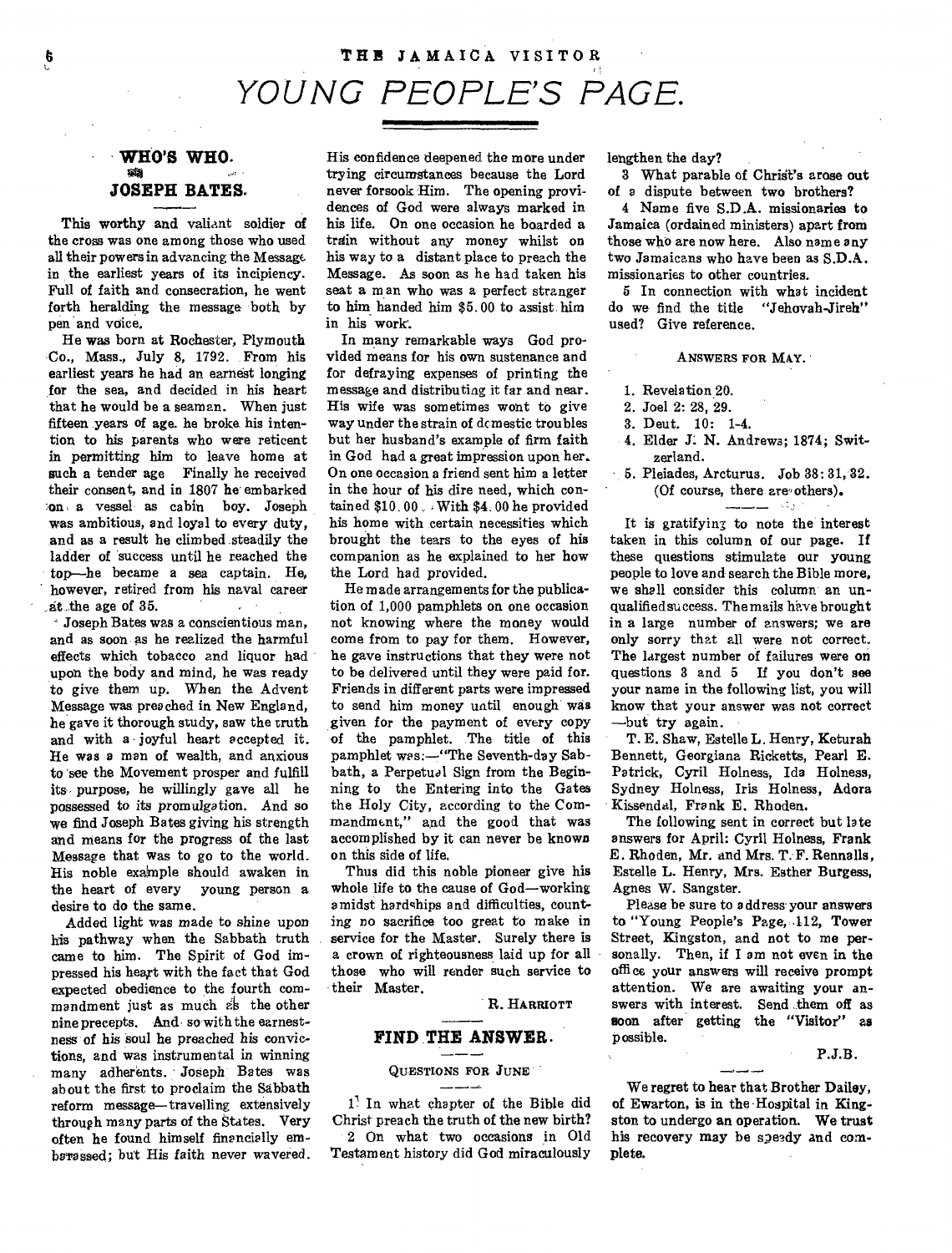## THE JAMAICA VISITOR *LITTLE FOLKS' CORNER.*

### Dear Little Folks,

You must look out for the July "Visitor,"for it will have a different kind of questions. You are all doing so well and I am so happy with my "Little Folks" family. So many are sending answers too, and I am thinking that someday we will have to get a little badge to wear to show that we are members of this little family. What would you think of that? I ask Jesus to bless you ievery day. Did you tell Him you love Him this morning? He says, "I love them that love Me, and those that seek Me early shall find Me."

I must tell you a little story about chrildren *praying* to *Jesus.* **It was** a few years ago that I went to visit a family in Africa that had been keeping the Sabbathsfor about eight vears. In all that time they had only seen a minister twice. But they kept true to Him, as they said they wanted the minister to visit people that did not know the truth and save them. So thew held Sabbath School and Service in their Home. Father used to read the Review and Herald, and our books, picking out the Mission stories to make it interesting for the children. There were five children, three girlies, and two boys. Each one but baby had a garden from which they sold flowers and vegetable s and fruit , and they paid their tithes and offerings from that. They were telling me all about their gardens and what they sold, and how Jesus made things grow for them, when Mamma said it was time for bath and bed. So they all ran out, and soon we could hear them laughing and splashing in the bath, for they just loved the water. Soon, they all come in to say, "Good night," Alice did not come at first, but later, with het eyes all red, and her pretty little cheeks wet with tears, she told us her little pet "Dickie" had flown out of his cage, and she could not catch it. We felt so sorry for her, for we could see that she loved "Dickie" very much. It was too dark for us to see him in the trees, so we said, "Never mind, dear, Jesus knows where He is, let us ask Him to send an angel to bring him in," This seemed to bring hope to Alice, and soon we were all kneeling down telling Jesus all about it, and asking His help.. Little "Sonnie" prayed first, "Gen'le Deesus sen' Diddy bath." Then. Mary prayed-"Dear *Jesus,*  we love Dickie so much, please send him back," Stanley was more manly, and he

prayed like old people pray; Violet was too shy, and we could not hear what she said; but Jesus knew, for He reads our thoughts. And now it was Alice's turn. But she cried so she could not speak for a long time, until at last she sobbed out, "Please Jesus, you know I love Dickie, and he sings so nicely, I ask you to send him back to his cage, Amen." Our sympathy for Alice brought tears, to our eyes, and we seemed to choke as we repeated the request to our dear Saviour. Then, as we rose, we said now children, you must go to sleep quickly and not think about Dickie. Just leave him with Jesus, and believe He has heard you and will answer your prayer. So they were soon asleep. You can guess what we old folks talked about that, night, until we too were in bed and sleeping like the children. But before we'got into bed, we asked Jesus not to disapoint those dear little children.

Next morning it began to be light about five o'clock, and I was awakened with a greet shouting, as the children burst into my bedroom door, climbed upon the bed, calling, "Uncle, Uncle. Dickie's back. Jesus has answered our prayer!" My you can guess how happy we all were, and how it made us love Jesus. We just felt we could tell Him all our troubles. At seven o'clock we had family worship, and every face was beaming. Dickie led the singing, although he could not speak like we do, and Alice, whispered in Papa's ear "Thank Jesus for sending Dickie back." Soon, I left for the train. Alice came running up with a percel, it was a pumpkin out of her garden for me to sell, and she said I must give the money to missions for a thank offering.

This will be continued in the next "Visitor."

H. J. E.

### **ANSWER TO MAY QUESTIONS**

- 1. Lot's wife. Gen. 19.26:
- 2. Timothy. 2 Timothy 1.5
- 3. Joseph. Gen. 43.32.
- 4. Daniel Prayed. Daniel 6.10.
- 5. By not paying our tithes and offerings. Malachi 3.8.

Note.—Did you notice a misake in the number of Little Folks that answered the questions for April. It was fifty-three and not forty-three as was stated. That was good.

### **BIBLE QUESTIONS.**

- 1 How many days and nights was the Flood uopn the earth?
- 2 Whet wonderful treeis mentioned in the book of Revelation?
- 3 Whose ass spoke to its master?
- 4 Fill in words left out in the following text?
- $T$ .........them that  $\ldots$  Me, and ........that........ Me early shall , . . . . . . . Me."
- 5 Fill in the leters in the following text:
- $``G \ldots k$ . 1.  $\ldots$  e."

 $2.74$ 

I wonder if my questions are too easy? I notice every one gets them right. I ern so gled you know the Bible so well. I h'd some lovely little letters again this month, and I have made a file for them' so I can keep them Thank you, dears, write again.

Our Seaford Town Little Folks were the first to send answers this month. Old Harbour's came by a later post the same day. It is lovely to see the same names every month At the end of the year I am going to tell you the names of those who have not missed once, and I have put on my thinking cap to find some way of remembering it .

Now for the names: Willie Kameka, Calvin Brown, Pearl Groskopf, Ivy Gardner, Gerald Kameeha, Ruby Gardner, Cyril Wright, Edgar Bennett, Violet Plummer, Louie Bennett, Aston Davis, Eric Plummer, Wilton Billett, *Marion* Brodie, Kathleen Brodie, *Jonathan* Millings, Susan Craford, Charles Morgan, Luther Morgan, Owen R. Kelly, Cyril Tennant, Cleveland Holness, Bramwell Holness, Jabez Flynn, Evelyn Fletcher, Willie Fletcher, W Kelly, Vinnette Gardner, Cleveland' Holness, Eulalie Wallace, Bramwell Holness, Cyril Tennant, B. J. Gillett, Pearl Francis, Wilfred Grey, Winifred P, Scott, Elma Robinson, Larkland Lynchs Carmen Bradshaw, Ethel Roberts; Winnifred Stern, Adma Haffenden, Clare Stern, Kathleen Sephens, Floris Green.

H. J. E.

"Not a prayer of a true saint is lost if sent up in faith, from an honest heart."